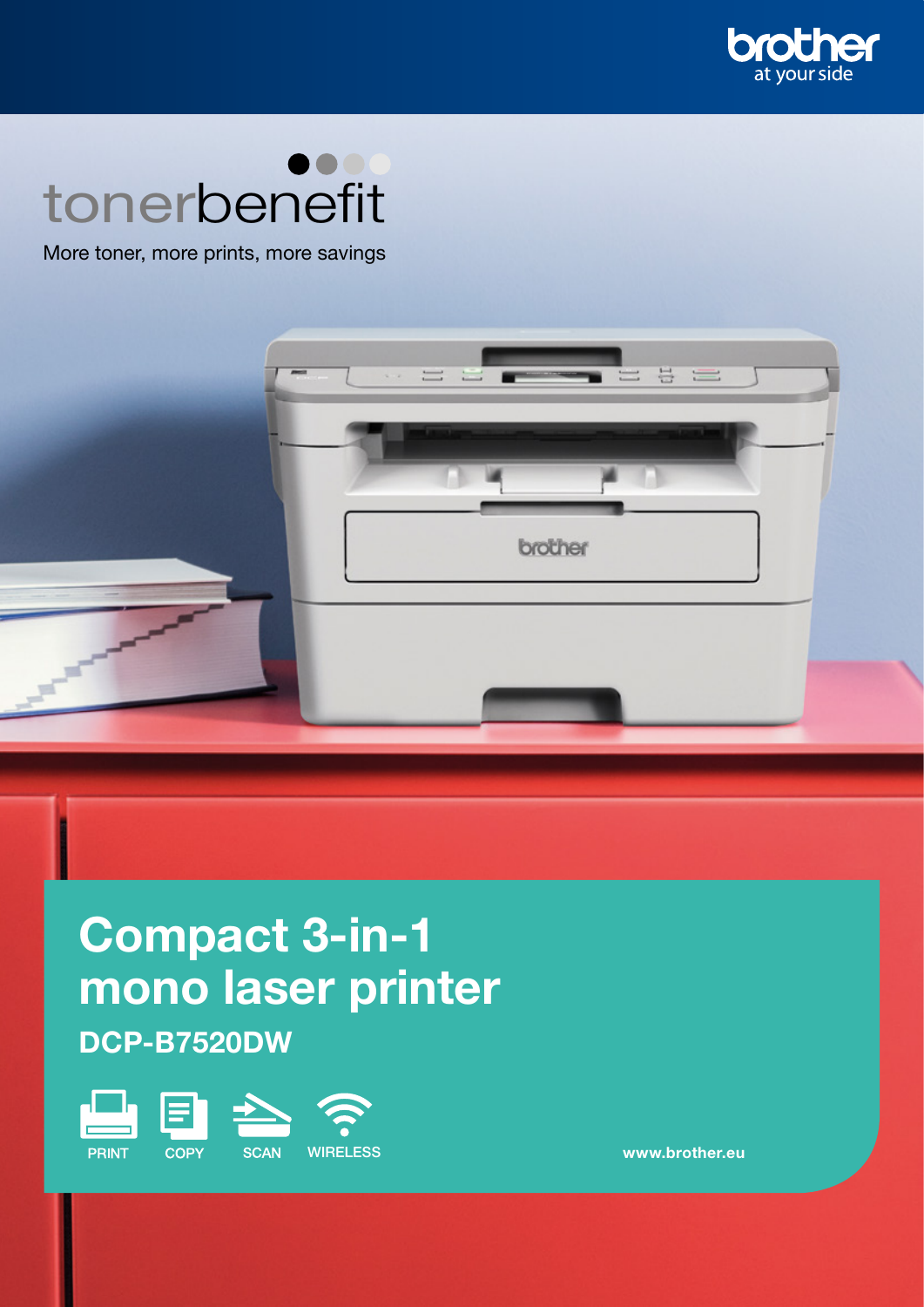# Compact 3-in-1 mono laser printer

Ideal for busy home and small offices, needing print, copy and scan functionality. This exclusive DCP-B7520DW tonerbenefit model, has been designed to combine speed, affordability and ease of use - all in a compact unit. With toner's printing up to 2,000 pages<sup>1</sup>, this model is a great choice for high volume\* printing.

# DCP-B7520DW



# Key Features:

- Fast print speeds of up to 34 pages per minute
- Automatic 2-sided print
- 250 sheet paper input
- Wired and Wireless Connectivity
- Up to 2,000 Page<sup>1</sup> toner
- 128MB memory

# Performance designed for businesses of tomorrow

Save time, copy or scan multi page documents and send directly to email. Scanned documents can also be saved directly to SharePoint and other locations. Combined with print speeds up to 34 pages per minute and the ability to manage different types of paper, you can now create professional looking documents, whether it's an invoice, menu or report.

# Maximum value for money

With cost being a key factor for many businesses, we've ensured that the DCP-B7520DW is cost-effective. Printing up to 2,000 pages<sup>1</sup>, this exclusive tonerbenefit model, enables you to print high volumes\*, with the longer lasting toner, reducing the cost of every page you print.

# Quiet without compromise

Print quietly without comprising on speed or quality, operating at the lowest decibel in class (under 50dB). The compact, DCP-B7520DW is designed to be placed on a desk, next to you, printing while you work.



# Designed to go the distance

Built to perform for longer. The DCP-B7520DW, has been designed with you in mind. Made from robust and hardwearing materials and supported by outstanding service as standard, providing the peace of mind that your printer will keep on going.

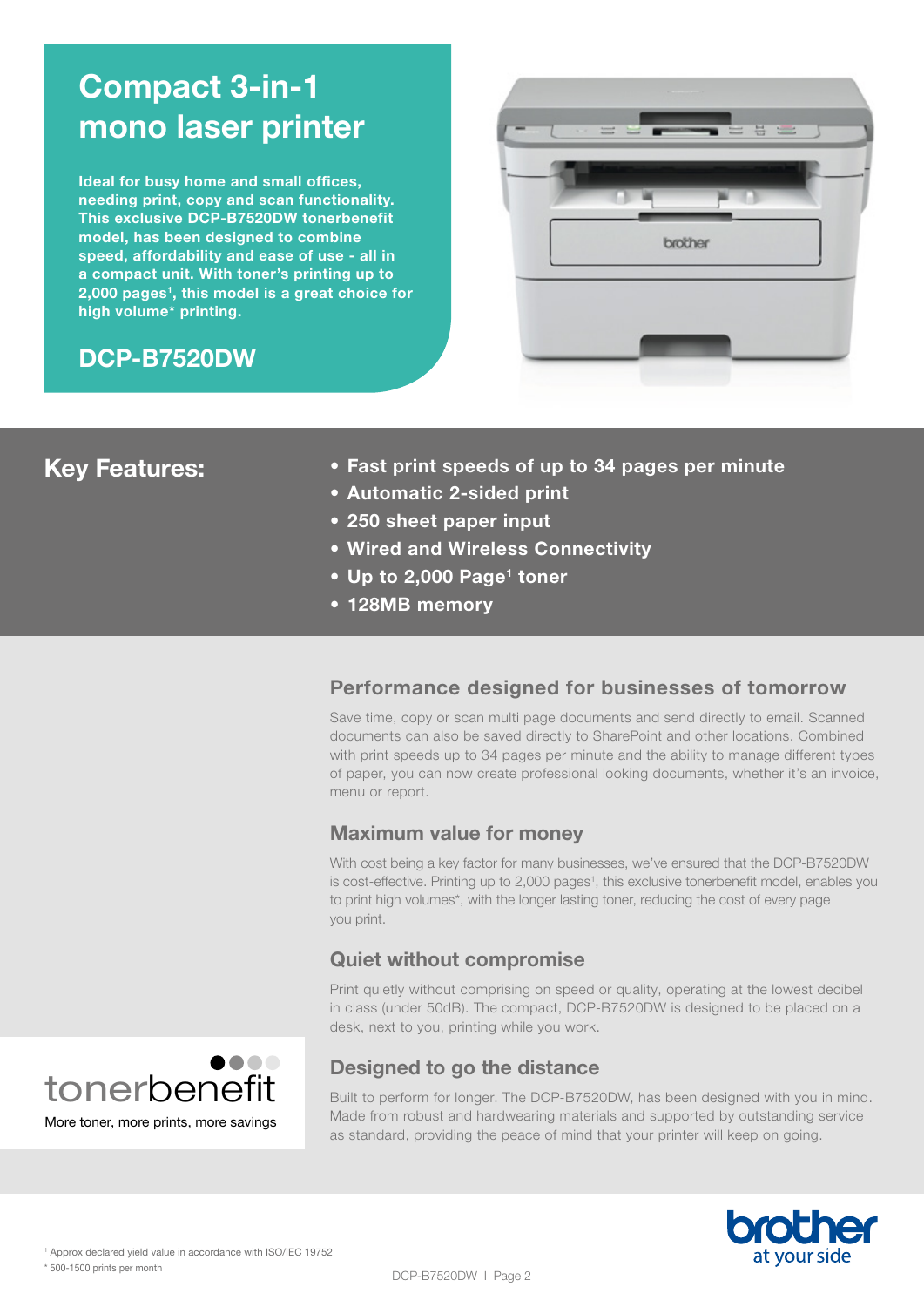|--|--|--|

**Technology** Electrophotographic Laser Printer

Laser Classification Class 1 Laser Product (IEC60825-1:2014)

Processor 600MHz

Memory 128MB

Wired Network Interface 10Base-T/100Base-TX

Wireless Network Interface IEEE 802.11b/g/n

Control Panel 2 Line, 16 character LCD Display

Local Interface Hi-Speed USB 2.0

**Print Print Speed Standard (A4)** Up to 34ppm (pages per minute)

> Print Speed 2-Sided (A4) Up to 16 sides per minute (8 sheets per minute)

Resolution Up to 1,200 x 1,200dpi

Quiet Mode A mode to reduce the printing noise by reducing the print speed to 13ppm

Automatic 2-Sided Printing Print on to both sides of the paper

FPOT (First Print Out Time) Less than 8.5 seconds from ready mode

Warm Up Time Less than 9 seconds from sleep mode

Print Languages PCL6, BR-Script3 (PostScript®3TM Language Emulation), PDF version1.7

#### Embedded Fonts (PCL) 66 scalable fonts, 12 bitmap fonts, 16 barcodes

Embedded Fonts (Postscript) 66 scalable fonts

Embedded Barcodes (PCL) Code39, Interleaved 2 of 5, FIM (US-PostNet, Post Net (US-PostNet) EAN-8, EAN-13, UPC-A, UPC-E, Codabar, ISBN(EAN), ISBN(UPC-E), Code128 (set A, set B, set C), EAN128 (set A, set B, set C), Code93, GS1Databar, MSI

# **Printer Functions** N-up Printing<sup>3</sup>

Reduce up to 2, 4, 9, 16 or 25 A4 pages into just one A4 page (Mac, up to 2, 4, 6, 9, or 16)

Poster Printing4 Enlarge 1 A4 page into a poster using 4, 9, 16 or 25 A4 pages

Watermark Printing4 Watermark your documents with predefined text or with your

own user-defined messages

# ID Printing4

Add identification to your printed documents (date & time, short custom message or PC username)

Manual 2-Sided Print4 Manual 2-sided printing (recommended for media not supported by automatic 2-sided print)

Booklet Printing4 Print documents in A5 booklet format using automatic or manual 2-sided print

# Skip Blank Page<sup>4</sup>

Ignores any blank pages in your documents by not printing them

# Print Profiles<sup>3</sup>

Store your favourite driver settings as profiles to easily recall them

Print Text In Black4

Converts all text in your documents to black when printed

# Print Archive<sup>4</sup>

An electronic carbon copy feature that saves an electronic copy of all printed documents as a PDF file

# Printer Driver Windows®

Windows® 10 (32 & 64 bit editions) Windows<sup>®</sup> 8 (32 & 64 bit editions) Windows® 7 (32 & 64 bit editions) Windows® Server 2016  $(32 \& 64 \text{ bit editions})^*$ Windows® Server 2012, 2012R2 & 2008R2\*\* Windows® Server 2008  $(32 \& 64 \text{ bit editions})^{**}$ 

Macintosh<sup>5</sup> macOS 10.8.x or greater

Linux<sup>5</sup> CUPS, LPD/LPRng (32 & 64 bit editions)

#### PostScript Universal Printer Driver<sup>5</sup>

Driver for Windows® that enables you to print to any network or locally-connected Brother laser printer that supports PostScript

PCL Driver<sup>5</sup> Generic PCLXL driver

\*\* Windows® Server supports network printing only

1 Approx declared yield value in accordance with ISO/IEC 19752.

2 Calculated with 80g/m<sup>2</sup> paper.

3 Windows® & Mac® only. 4 Windows® only.

5 Optional download.

6 Maximum number of printed pages per month can be used to compare designed durability between like Brother products.

For maximum printer life, it is best to choose a printer with a duty cycle that far exceeds your print requirements.

7 Requires Brother software.

All specifications correct at the time of printing and are subject to change. Brother is a registered trademark of Brother Industries Ltd. Brand product names are registered trademarks or trademarks of their respective companies.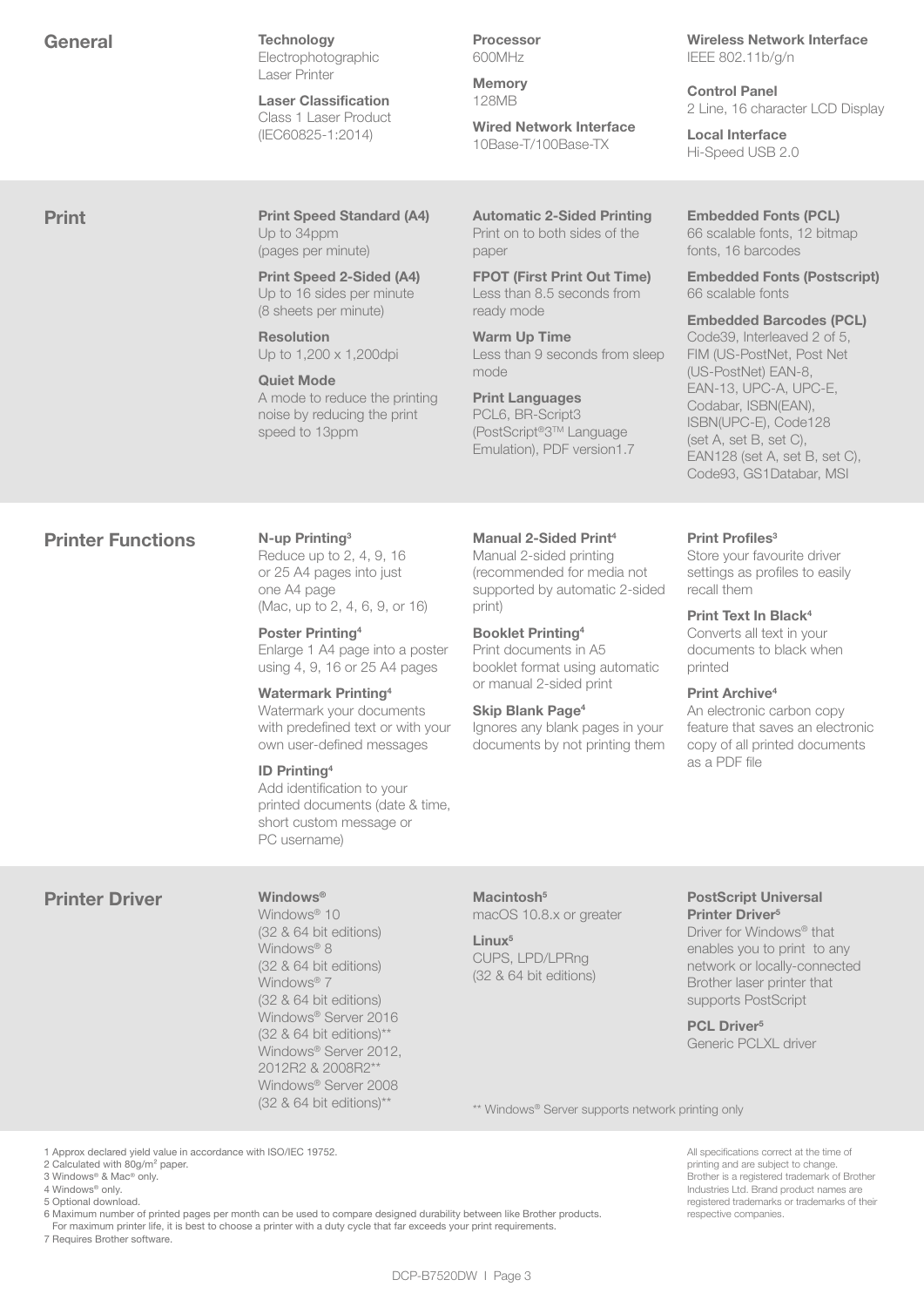# Standard Paper **Handling**

Paper Input<sup>2</sup> Standard Tray - 250 sheets Manual feed slot - 1 sheet

# Paper Output<sup>2</sup>

Face Down - 120 sheets Face Up (Straight Paper Path) - 1 sheets

# Media Specification Media Types & Weights

**Standard** Plain & recycled paper (between 60 - 163g/m2 ) Manual feed slot Plain, Recycled, Bond, Label, Envelope, (between 60 - 230g/m2 ) 2-sided Print Plain & recycled paper (between 60 - 105g/m2 )

# Envelope & Label Printing

Yes, from the Manual feel slot: support for 1 envelope / sheet

# Media Sizes

Standard Tray A4, Letter, A5, A5 (Long Edge), A6, Executive Manual feed slot Width: 76.2mm to 215.9mm x Length: 127mm to 355.6mm 2-sided Print  $\Delta\Delta$ 

# Mobile / Web Based Printing & Scanning

# Brother iPrint&Scan (Android) Print from, scan to, preview copies and check the machine

status from an Android device Brother iPrint&Scan (iPad / iPhone / iPod)

Print from, scan to, preview copies and check the machine status from an iPad / iPhone / iPod Touch

# Brother iPrint&Scan (Windows® Phone) Print from and scan to a smart

phone running the Windows® Phone Operating System

#### Brother Print&Scan (Windows® 8,10 & RT) Print from and scan to a Windows® 8,10 or Windows RT Tablet

Google Cloud Print 2.0 Print most common file types from any Google Cloud Print enabled application

### Google Cloud Print 2.0

Print most common file types from any Google Cloud Print enabled application

# AirPrint

Print from and scan to most common file types from any AirPrint enabled application

Brother Print Service Plugin Print from Android devices without a dedicated App

#### Mopria

Print most common file types from Mopria supported Android devices

#### Copy Speed - (A4) Up to 34cpm (copies per minute)

FCOT (First Copy Time Out) Less than 10 seconds from ready mode

#### Resolution Up to 600 x 600dpi

# Multi-Copying/Stack/Sort

Makes up to 99 copies of each page / Stacks or Sorts

#### Enlargement/Reduction Ratio

Reduce or Increase document sizes from 25% to 400% in 1% incramente

N in 1 Copying Allows the user to compress 2 or 4 pages on to a single A4 sheet

# 2 in 1 ID Copying

Allows the user to copy both sides of an ID card to a single A4 sheet

### Grey Scale 256 shades of grey (8 bit)

Receipt Copying Produces clearer copies of receipts

All specifications correct at the time of printing and are subject to change. Brother is a registered trademark of Brother Industries Ltd. Brand product names are registered trademarks or trademarks of their

respective companies.

1 Approx declared yield value in accordance with ISO/IEC 19752.

- 2 Calculated with 80g/m<sup>2</sup> paper.
- 3 Windows® & Mac® only. 4 Windows® only.
- 5 Optional download.

6 Maximum number of printed pages per month can be used to compare designed durability between like Brother products.

 For maximum printer life, it is best to choose a printer with a duty cycle that far exceeds your print requirements. 7 Requires Brother software.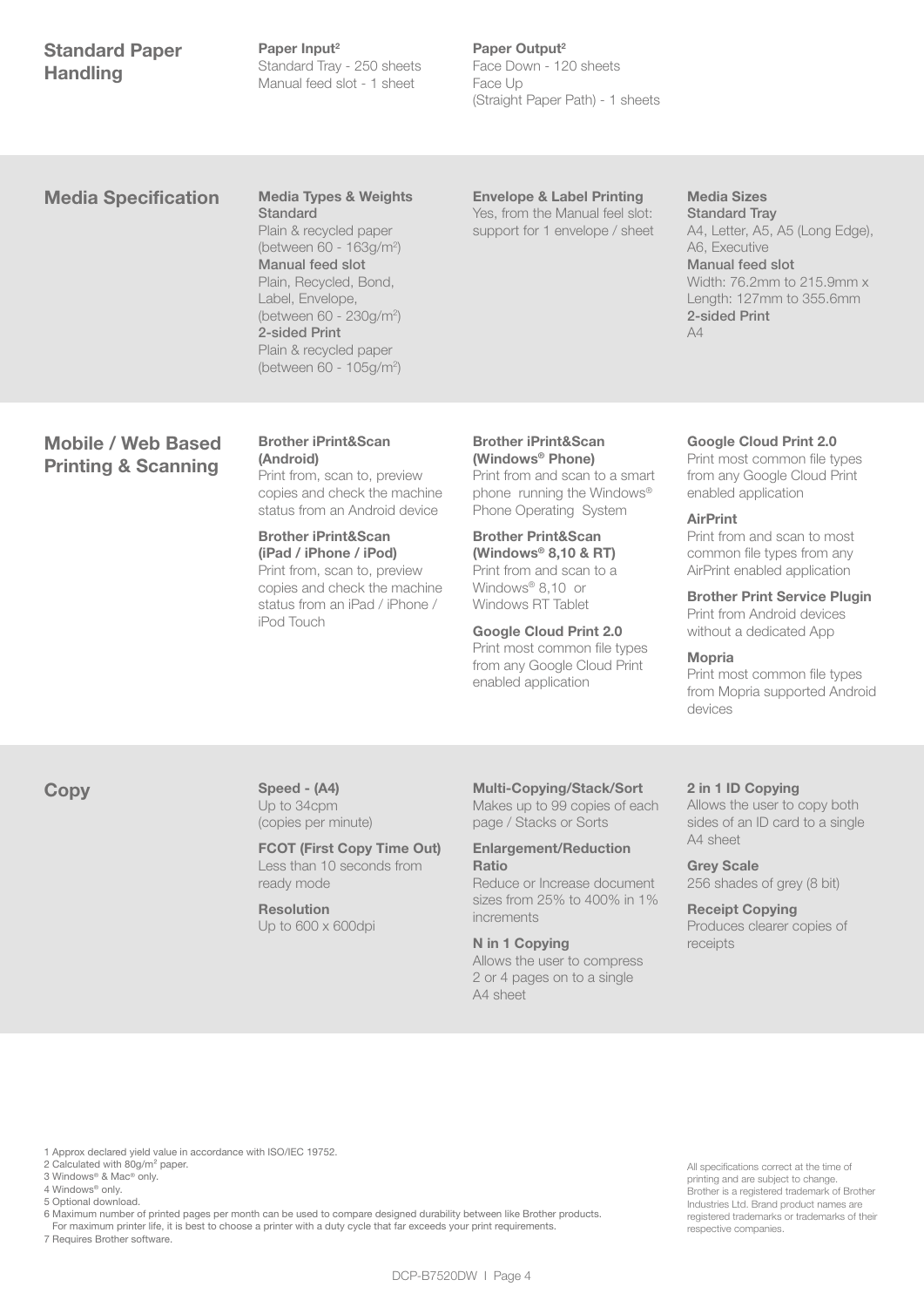Scan Interpolated Scanner Type Scanner Type Interpolated Scan Scanner Type CIS (Contact Image Sensor)

> Colour & Mono Scanning Yes

Scan Speed Mono 23.6ipm (images per minute)

Scan Speed Colour 7.5ipm (images per minute)

Scan Resolution from Scanner Glass Up to 1,200 x 1,200dpi

Resolution Up to 19,200 x 19,200dpi

Colour Depth 16,777,216 colour variations (24 bit)

Grey Scale 256 shades of grey (8 bit)

Standard Functions<sup>7</sup> Scan to E-mail, OCR, Image, File

#### Scan Features

Remove Background, Skip Blank Page<sup>4</sup>, ID Scan<sup>4</sup>, 1 to 2 Scan4 , Split PDF

Scan to SharePoint<sup>4&7</sup> Scan documents directly into SharePoint

Windows® Web Services **Scanning** Scan direct into Windows®

(from Windows® 7 & onwards) without needing to install a scanner driver

# Scanner Driver Windows®

Windows<sup>®</sup> 10 (32 & 64 bit editions) Windows<sup>®</sup> 8 (32 & 64 bit editions) Windows® 8 (32 & 64 bit editions)

TWAIN & AirPrint macOS 10.8.x or greater

Macintosh<sup>5</sup>

Linux<sup>5</sup> SANE(32 & 64 bit editions)

# Network and Security Wired Network

Built in Ethernet 10Base-T/100Base-TX

Wired Network Security SMTP-AUTH, SNMP v3,SSL/ TLS(SMTP,HTTP,IPP)

Wireless Network IEEE 802.11b/g/n (Infrastructure Mode /Adhoc Mode)

Wireless Network Security SMTP-AUTH, SSL/TLS (SMTP, HTTP,IPP), SNMP v3WEP 64/128 bit, WPA-PSK (TKIP/ AES), WPA2-PSK (TKIP/AES) \*Wi-Fi Direct supports WPA2-PSK (AES) only.

#### Wi-Fi Direct™

Print wirelessly without having to go through a wireless access point (both automatic and manual methods supported)

Wireless Set-Up Support Wi-Fi Protected Setup (WPS)

Wireless Applications Vertical Pairing

Network Protocols TCP/IP (IPv4 and IPv6)

#### IPv4

ARP, RARP, BOOTP, DHCP, APIPA(Auto IP), WINS/NetBIOS name resolution, DNS Resolver, mDNS, LLMNR responder, LPR/LPD, Custom Raw Port/Port9100, SMTP Client, IPP/IPPS, FTP Server, SNMPv1/v2c/v3, HTTP/HTTPS server, TFTP client and server, ICMP, Web Services (Print), SNTP Client

#### IPv6

NDP, RA, DNS resolver, mDNS, LLMNR responder, LPR/LPD, Custom Raw Port/Port9100, IPP/IPPS, SMTP Client, FTP Server, SNMPv1/v2c/v3, HTTP/ HTTPS server, TFTP client and server, ICMPv6, SNTP Client, Web Services (Print)

#### E-mail Notifications

Automatically have the device send e-mail alerts when it requires attention, such as when the toner is low or needs replacing

#### E-mail Reports

Receive usage reports on a regular basis via e-mail

# IP Filter

Restrict which network users can or cannot access the device over the network (IPv4 only)

1 Approx declared yield value in accordance with ISO/IEC 19752.

- 2 Calculated with 80g/m<sup>2</sup> paper. 3 Windows® & Mac® only.
- 4 Windows® only.

5 Optional download.

6 Maximum number of printed pages per month can be used to compare designed durability between like Brother products.

 For maximum printer life, it is best to choose a printer with a duty cycle that far exceeds your print requirements. 7 Requires Brother software.

All specifications correct at the time of printing and are subject to change. Brother is a registered trademark of Brother Industries Ltd. Brand product names are registered trademarks or trademarks of their respective companies.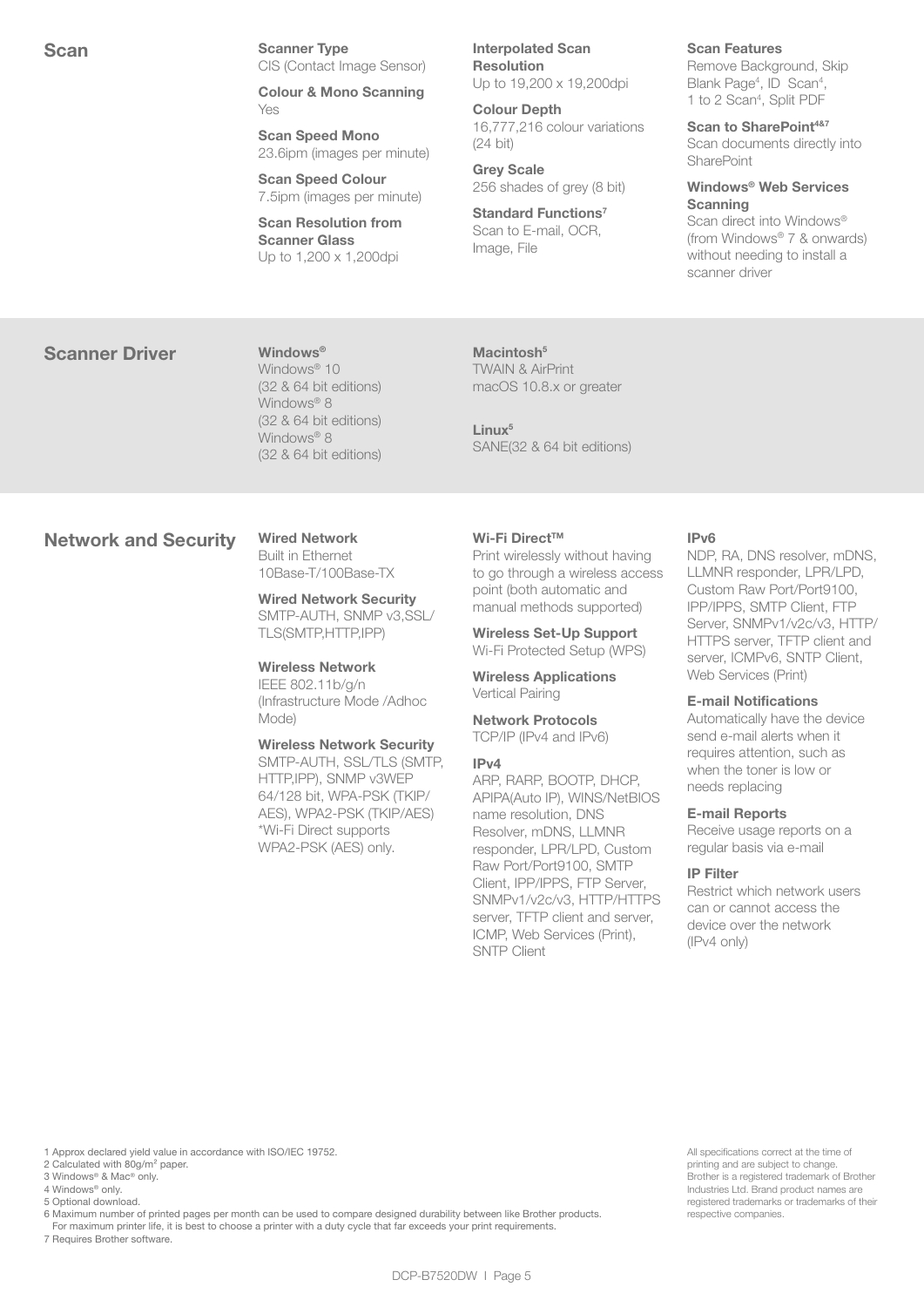| <b>Fleet Management</b><br><b>Tools</b>                                                                                                                       | Unattended Installer <sup>4</sup><br>Ability to centrally deploy and<br>customise our drivers and<br>software                                                                                                                                                                                   | MSI Installer <sup>4</sup><br>Modular installers that can<br>be distributed through Active<br>Directory®<br><b>BRAdmin Light4&amp;5</b><br>LAN/WAN management<br>software                                         | <b>Embedded Web Server</b><br>Web based print management<br>software embedded onto the<br>device<br><b>Driver Deployment Wizard<sup>4</sup></b><br>Easily create print drivers for<br>hassle free deployment over<br>your network |
|---------------------------------------------------------------------------------------------------------------------------------------------------------------|-------------------------------------------------------------------------------------------------------------------------------------------------------------------------------------------------------------------------------------------------------------------------------------------------|-------------------------------------------------------------------------------------------------------------------------------------------------------------------------------------------------------------------|-----------------------------------------------------------------------------------------------------------------------------------------------------------------------------------------------------------------------------------|
| <b>PrintSmart Solutions</b><br>(optional)                                                                                                                     | <b>PrintSmart Cost Control</b><br>Monitor and control printing<br>costs for all Brother and 3rd<br>party devices                                                                                                                                                                                |                                                                                                                                                                                                                   |                                                                                                                                                                                                                                   |
| <b>Supplies</b>                                                                                                                                               | <b>Inbox Toner</b><br>$2,000$ pages <sup>1</sup><br><b>Standard Yield Toner</b><br>2,000 pages <sup>1</sup> (TN-B023)<br>Drum (DR-B023)<br>Approx 12,000 pages                                                                                                                                  | <b>Carton Contents</b><br>Toner cartridge, drum, power<br>supply cord, driver software<br>for Windows®, Quick Set-Up<br>Guide (PC interface cable<br>NOT included)                                                | The frequency of replacement<br>consumables will vary<br>depending on the complexity<br>of the prints, the percentage of<br>coverage, paper size, page per<br>job, and the type of media.                                         |
| <b>Dimensions and</b><br><b>Weights</b>                                                                                                                       | <b>Without Carton (WxDxH)</b><br>410 x 398.5 x 272 mm - 10.5kg                                                                                                                                                                                                                                  | <b>With Carton (WxDxH)</b><br>580 x 517 x 434 mm - 13.6kg                                                                                                                                                         |                                                                                                                                                                                                                                   |
| <b>Duty Cycles</b>                                                                                                                                            | <b>Recommended Monthly</b><br>Up to 2,000 pages monthly<br>print volume                                                                                                                                                                                                                         | <b>Maximum Monthly7</b><br>Up to 15,000 pages monthly<br>print volume                                                                                                                                             |                                                                                                                                                                                                                                   |
| <b>Environment</b>                                                                                                                                            | <b>Power Consumption</b><br>Printing - 475W (260W in<br>quiet mode),<br>Ready - 42W,<br>Sleep - 6.2W,<br>Deep sleep - 0.9W,<br>Off - 0.03W<br><b>TEC Value</b><br>1.348kWh / Week<br><b>Sound Pressure Level</b><br>Printing<br>49dbA,<br>Quiet mode printing<br>44dbA,<br>Ready<br>Up to 30dbA | <b>Power Saving</b><br>This enables the printer to<br>consume less energy when not<br>in use<br><b>Toner Saving</b><br>This reduces the toner usage<br>and helps to reduce the total<br>cost of printer ownership | <b>Energy Star</b><br><b>Yes</b><br><b>Eco Mode</b><br><b>Yes</b>                                                                                                                                                                 |
| 1 Approx declared yield value in accordance with ISO/IEC 19752.<br>2 Calculated with 80g/m <sup>2</sup> paper.<br>3 Windows® & Mac® only.<br>4 Windows® only. |                                                                                                                                                                                                                                                                                                 |                                                                                                                                                                                                                   | All specifications correct at time of printing.<br>Brother is a registered trademark of Brother<br>Industries Ltd. Brand product names are<br>registered trademarks or trademarks of their                                        |

5 Optional download.

6 Maximum number of printed pages per month can be used to compare designed durability between like Brother products.

For maximum printer life, it is best to choose a printer with a duty cycle that far exceeds your print requirements.

7 Requires Brother software.

DCP-B7520DW | Page 6

respective companies.